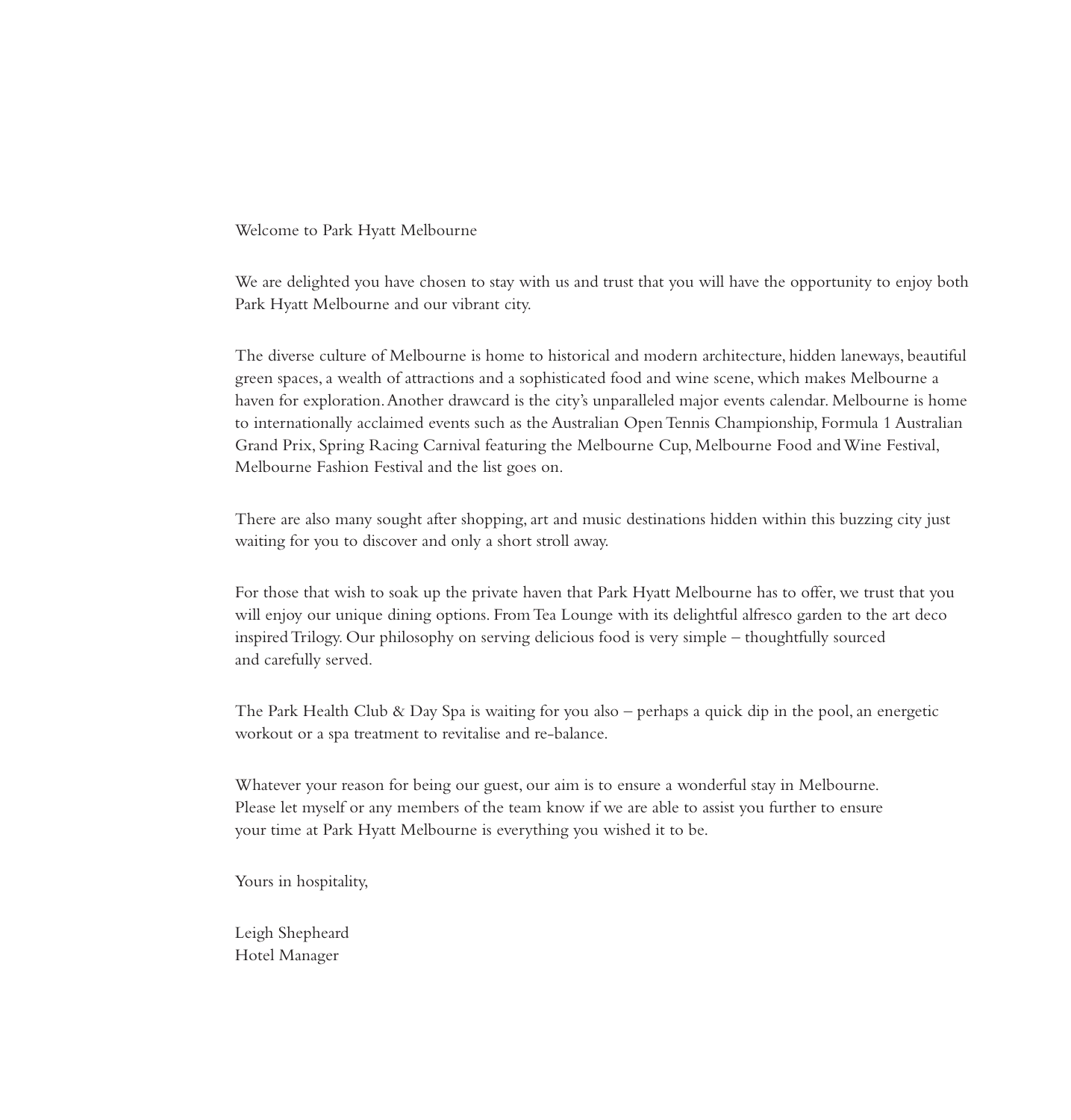#### DIRECTORY OF HOTEL SERVICES EXT.

| <b>BELL DESK</b>                      | 7              |
|---------------------------------------|----------------|
| <b>BUSINESS CENTRE</b>                | 9              |
| <b>CONCIERGE</b>                      | Ι              |
| <b>EMERGENCY ASSISTANCE</b>           | 8              |
| <b>GUEST SERVICES</b>                 | 9              |
| <b>HOUSEKEEPING</b>                   | $\overline{4}$ |
| <b>IN-ROOM DINING</b>                 | $\overline{3}$ |
| <b>LAUNDRY AND VALET</b>              | $\overline{4}$ |
| <b>LOCAL CALLS</b>                    | $\circ$        |
| <b>MESSAGES</b>                       | 9              |
| PARK CLUB HEALTH & DAY SPA            | 4322           |
| TRILOGY                               | 43II           |
| <b>RECEPTION</b>                      | $\overline{2}$ |
| RESERVATIONS - HYATT HOTELS WORLDWIDE | 9              |
| <b>TEA LOUNGE</b>                     | 43II           |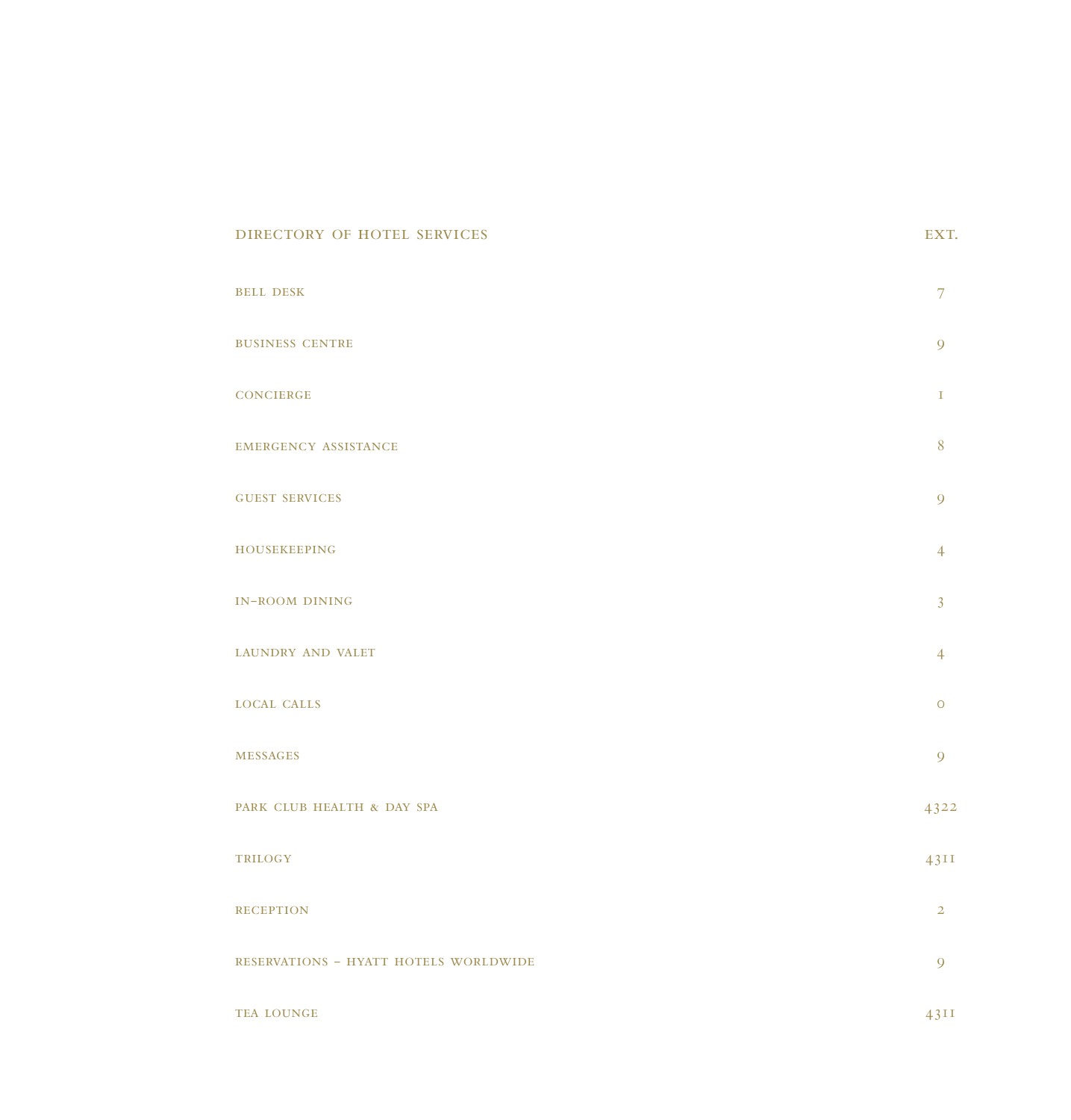| <b>ACCOMMODATION</b> | For all matters relating to accommodation please contact Reception.                                                                                                                                                                                                                                                                                                                                                                                                                                                                                           | $\overline{2}$ |
|----------------------|---------------------------------------------------------------------------------------------------------------------------------------------------------------------------------------------------------------------------------------------------------------------------------------------------------------------------------------------------------------------------------------------------------------------------------------------------------------------------------------------------------------------------------------------------------------|----------------|
| <b>ADAPTORS</b>      | An international adaptor is located in every guestroom. Should you<br>require additional, please contact Housekeeping.                                                                                                                                                                                                                                                                                                                                                                                                                                        | $\overline{4}$ |
| <b>AIRPORT</b>       | Tullamarine International and Domestic Terminals are located<br>approximately 30 minutes (25kms) from the city centre. Should you<br>require assistance in making arrangements for your departure, please<br>contact Concierge.                                                                                                                                                                                                                                                                                                                               | T.             |
| AIR-CONDITIONING     | To turn on the system and adjust the fan speed, use the arrow key card<br>and select your preferred setting. We recommend "AUTO" as the<br>system has been set specifically for each guestroom.<br>Adjust the temperature by using the $+$ and $-$ key card until desired<br>setting is displayed. After a moment the screen will revert back to<br>showing the room temperature as the adjustment occurs.<br>To turn off the system, please press the left arrow until the panel has<br>selected the $\bigcup$ symbol. It will take 30 seconds to shut down. |                |
| CAB/TAXI SERVICE     | Please contact our Bell Desk team for a booking.                                                                                                                                                                                                                                                                                                                                                                                                                                                                                                              | 7              |
| <b>CAR PARK</b>      | Valet car parking is available for \$60 per vehicle per day, which will be<br>charged to your room account. Please contact Bell Desk for assistance.                                                                                                                                                                                                                                                                                                                                                                                                          | $\mathcal{T}$  |
| CHECK-OUT            | Check-out time is 11.00am.                                                                                                                                                                                                                                                                                                                                                                                                                                                                                                                                    | $\overline{2}$ |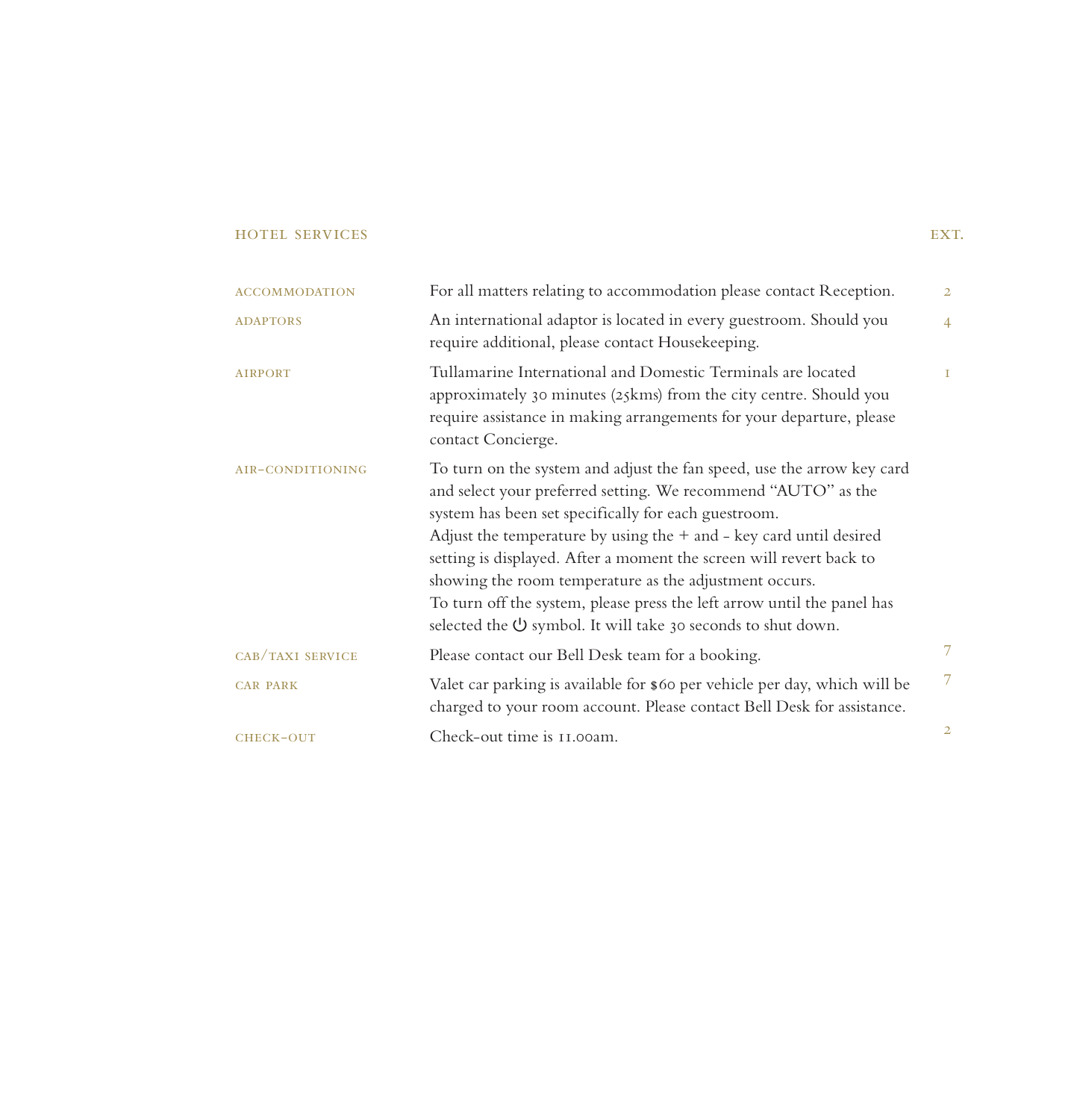# concierge Concierge is available to assist with all queries relating to the hotel, local tourist attractions and general enquiries to make your stay more enjoyable. Their services include but are not limited to: Baby Sitting Limousine Services Bicycle Hire Maps & Guides Car Hire Tourist Information credit facilities We accept all major credit cards and EFTPOS (credit card surcharge applies) dry-cleaning, Same day dry-cleaning and pressing service is available seven days laundry and pressing a week. Express service is available 24-hours (surcharge applies). emergency/fire safety In the event of an emergency, dial 7000 to report the incident. Do not use the elevators and please familiarise yourself with the emergency instructions on the back of your guestroom door. EVENTS & MEETING Park Hyatt Melbourne has many meeting and event spaces of various sizes that cater for varied capacities. If you would like further information or to view these facilities, please contact the events team. FITNESS CENTRE Located in the Park Club Health & Day Spa on level 9. It is open 24-hours a day and accessible using your guestroom key card. FOREIGN EXCHANGE Reception is able to exchange small amounts of currency however, for larger exchanges, please contact Concierge. guest services On duty 24-hours a day, Guest Services will be pleased to assist you with any queries. hotel security Hotel security is available 24-hours a day. Please see 'Hotel Safety' tab. housekeeping For extra pillows, converters/adaptors, blankets and additional amenities, please contact our Housekeeping department. 1 4 7000  $\overline{Q}$ 4322 2 9 4 4

EXT.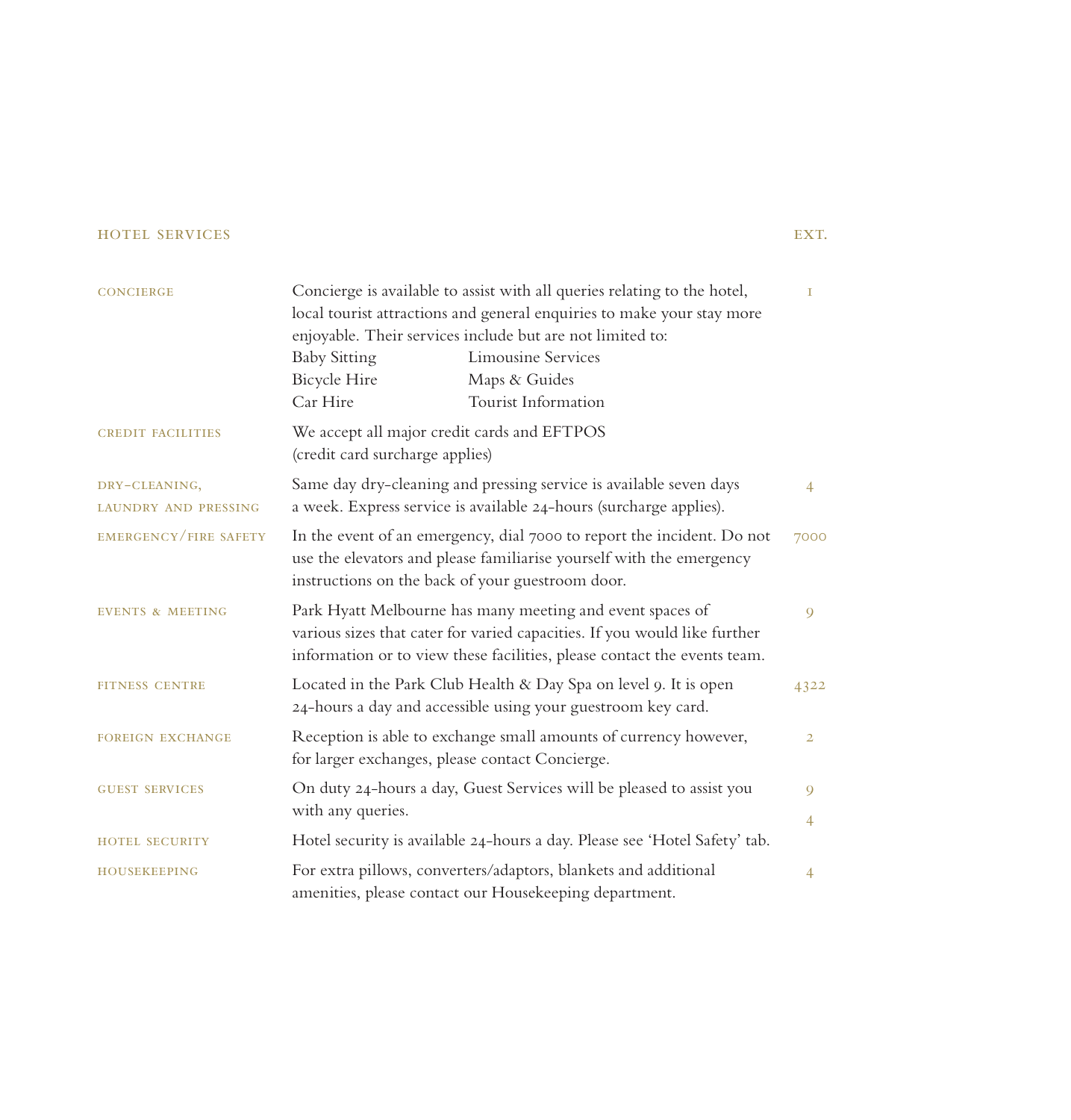| <b>IRON &amp; IRONING BOARD</b> | Located in your walk-in-robe.                                                                                                                                                                                                                                                                                                                                            |                |
|---------------------------------|--------------------------------------------------------------------------------------------------------------------------------------------------------------------------------------------------------------------------------------------------------------------------------------------------------------------------------------------------------------------------|----------------|
| <b>ICE</b>                      | Ice is available upon request through in-room dining.                                                                                                                                                                                                                                                                                                                    | $\overline{3}$ |
| <b>IN-ROOM DINING</b>           | Enjoy a meal in the privacy of their room. An in-room dining menu is<br>located within this compendium.                                                                                                                                                                                                                                                                  | $\overline{3}$ |
| <b>IN-ROOM TECHNOLOGY</b>       | BOSE bluetooth speakers are available in all guestrooms.<br>An international adaptor is also available and is located on your desk.<br>DVD players are available upon request - please contact Guest Services<br>should you require one.                                                                                                                                 | 9              |
| <b>INTERNET ACCESS</b>          | WiFi internet access is complimentary for all guests. For wireless<br>connection select 'Hyatt' from the list of available networks. For wired<br>connection, connect your computer to the broadband socket using the<br>cable provided in your guestroom, launch your web browser<br>and follow the on screen prompt. For assistance, please contact<br>Guest Services. | 9              |
| KEY CARD (GUESTROOMS)           | For your security, your key card does not specify your room number.<br>Please keep this key card with you for the duration of your stay, and<br>report the loss of your room key card to Reception immediately.                                                                                                                                                          | $\overline{2}$ |
| <b>LOST PROPERTY</b>            | Please contact Housekeeping.                                                                                                                                                                                                                                                                                                                                             | $\overline{4}$ |
| MAIL                            | In-coming mail will be delivered immediately to your guestroom.                                                                                                                                                                                                                                                                                                          |                |
| <b>MEDICAL CARE</b>             | Please contact Guest Services for assistance.                                                                                                                                                                                                                                                                                                                            | 9              |
| <b>MESSAGES</b>                 | All guests have access to in-room voicemail. Please press the voicemail<br>key card on your guestroom phone to retrieve your messages.                                                                                                                                                                                                                                   |                |
| MINI-BAR                        | Please record your consumption on the form provided. Your bar will<br>be replenished daily. Please contact Housekeeping for assistance.                                                                                                                                                                                                                                  | 4              |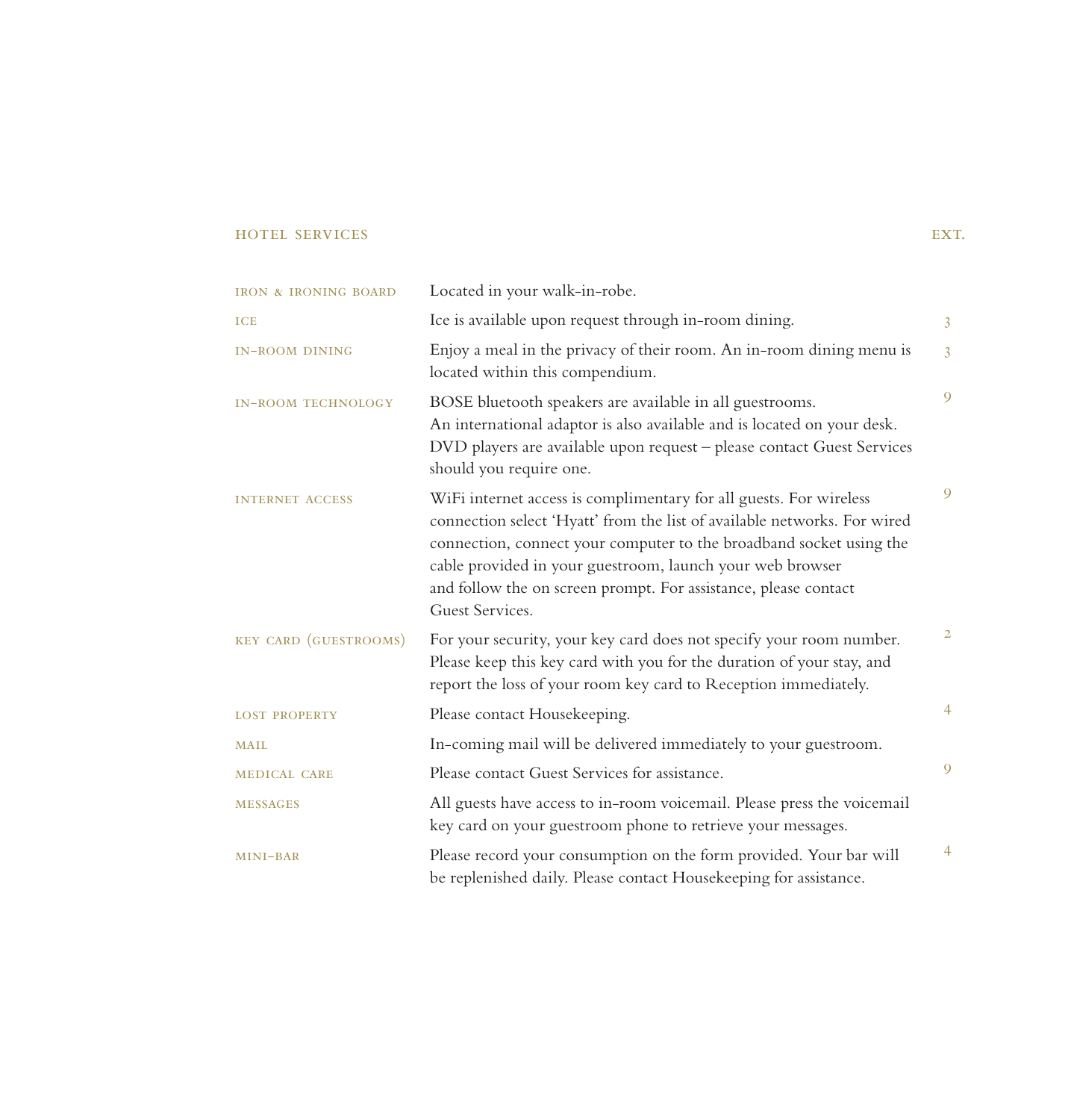| <b>CHROMECAST</b>         | Chromecast streaming is available through your television. To begin<br>casting, connect your mobile device to the Hyatt WiFi, pair your<br>device to the in-room television, following the on-screen instructions.                                                                                                                                                         |      |
|---------------------------|----------------------------------------------------------------------------------------------------------------------------------------------------------------------------------------------------------------------------------------------------------------------------------------------------------------------------------------------------------------------------|------|
| <b>NESPRESSO MACHINES</b> | Nespresso machines are available in all guestrooms. An instruction<br>card and coffee capsules are located in the drawers below the machine<br>in the walk-in-robe. Pods are replenished daily.                                                                                                                                                                            |      |
| <b>NON-SMOKING POLICY</b> | Park Hyatt Melbourne is proud to offer a smoke free environment.<br>A \$300 cleaning fee will be added to your account if evidence of<br>smoking is found in your room.                                                                                                                                                                                                    |      |
| <b>PARK CLUB HEALTH</b>   | Experience total calm amidst luxurious surroundings at Park Club                                                                                                                                                                                                                                                                                                           | 4322 |
| & DAY SPA                 | Health & Day Spa. Located on level 9, our facilities include a 25-<br>metre indoor heated pool, fitness studio, outdoor tennis court, steam<br>and sauna rooms, sundeck and luxury change rooms. The day spa<br>offers a comprehensive range of treatments with proven results and is<br>guaranteed to soothe the mind, body and soul. Bookings are highly<br>recommended. |      |
| <b>PETS</b>               | We regret that pets are not allowed in the hotel.                                                                                                                                                                                                                                                                                                                          |      |
| <b>PERSONAL SAFES</b>     | Safes are conveniently located in all guestrooms.                                                                                                                                                                                                                                                                                                                          |      |
| <b>PUBLIC TRANSPORT</b>   | Trams, trains and buses are all a short walk from the hotel. For<br>schedules or to purchase a myki (travel card), please contact Concierge.                                                                                                                                                                                                                               | I.   |
| PHYSICALLY IMPAIRED       | Specially designed guestrooms are available on request. Please contact<br>the Assistant Manager for assistance.                                                                                                                                                                                                                                                            | 9    |
| <b>RELIGIOUS WORSHIP</b>  | There are a variety of denominational worship locations within<br>close proximity of the Hotel. Contact the Concierge for detailed<br>information and directions.                                                                                                                                                                                                          | I    |

# EXT.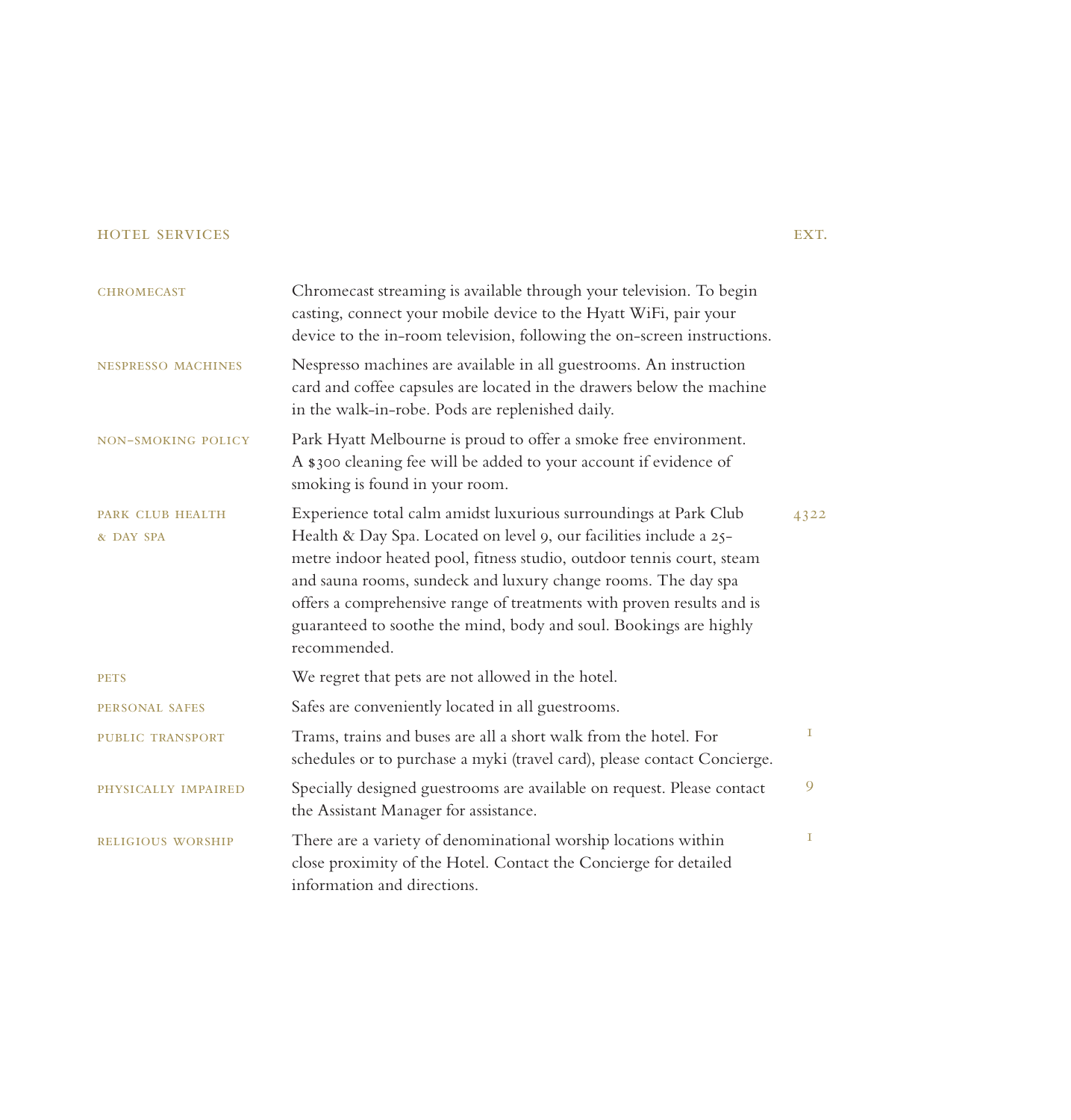| <b>RESTAURANTS</b><br>(Operation hours may vary) | Tea Lounge<br>Located in the lobby with views of the garden, this is a place to<br>unwind, enjoy a cup of tea, coffee or high tea. Tea Lounge serves a<br>selection of meals available daily.                                                                                                                                                                                                                                                           | 4311 |
|--------------------------------------------------|---------------------------------------------------------------------------------------------------------------------------------------------------------------------------------------------------------------------------------------------------------------------------------------------------------------------------------------------------------------------------------------------------------------------------------------------------------|------|
|                                                  | All-Day Dining                                                                                                                                                                                                                                                                                                                                                                                                                                          |      |
|                                                  | Monday to Friday - 10:00 a.m. to 10:00 p.m.<br>Saturday to Sunday - 09:00 a.m. to 10:00 p.m.                                                                                                                                                                                                                                                                                                                                                            |      |
|                                                  | High Tea<br>Monday to Sunday - 2:30 p.m. to 5:00 p.m.                                                                                                                                                                                                                                                                                                                                                                                                   |      |
|                                                  | radii restaurant & bar                                                                                                                                                                                                                                                                                                                                                                                                                                  | 4311 |
|                                                  | Cascading over five levels, this art deco inspired restaurant is one of<br>Melbourne's best kept secrets. Complete with white marble benchtops,<br>wood fire oven and an open plan kitchen, radii offers guests a unique<br>dining experience in stunning surrounds. radii is open for breakfast<br>and dinner and also offers two private dining areas for a more intimate<br>affair. For bookings, please contact the team at radii restaurant & bar. |      |
|                                                  | <b>Breakfast</b><br>Monday to Friday - 07:00 a.m. to 10:00 a.m.<br>Saturday to Sunday - 07:00 a.m. to 11:00 a.m.                                                                                                                                                                                                                                                                                                                                        |      |
|                                                  | radii bar                                                                                                                                                                                                                                                                                                                                                                                                                                               |      |
|                                                  | Friday - 5:00 p.m. to late<br>Saturday - 5:00 p.m. to late<br>Sunday - Closed                                                                                                                                                                                                                                                                                                                                                                           |      |
| <b>SEAMSTRESS</b>                                | For small clothing emergencies please contact Housekeeping.                                                                                                                                                                                                                                                                                                                                                                                             | 4    |
| <b>SHOE SHINE SERVICE</b>                        | Please use the bag provided and contact Bell Desk for collection.                                                                                                                                                                                                                                                                                                                                                                                       | 7    |
| <b>TIPPING</b>                                   | In Australia, tipping is at your discretion. As a guide 10% for excellent<br>service is acceptable.                                                                                                                                                                                                                                                                                                                                                     |      |
| <b>UMBRELLAS</b>                                 | An umbrella is located in the wardrobe or at the Bell Desk.                                                                                                                                                                                                                                                                                                                                                                                             | 7    |
| <b>WAKE-UP CALLS</b>                             | Please contact Guest Services for a wake-up or reminder call.                                                                                                                                                                                                                                                                                                                                                                                           | 9    |

EXT.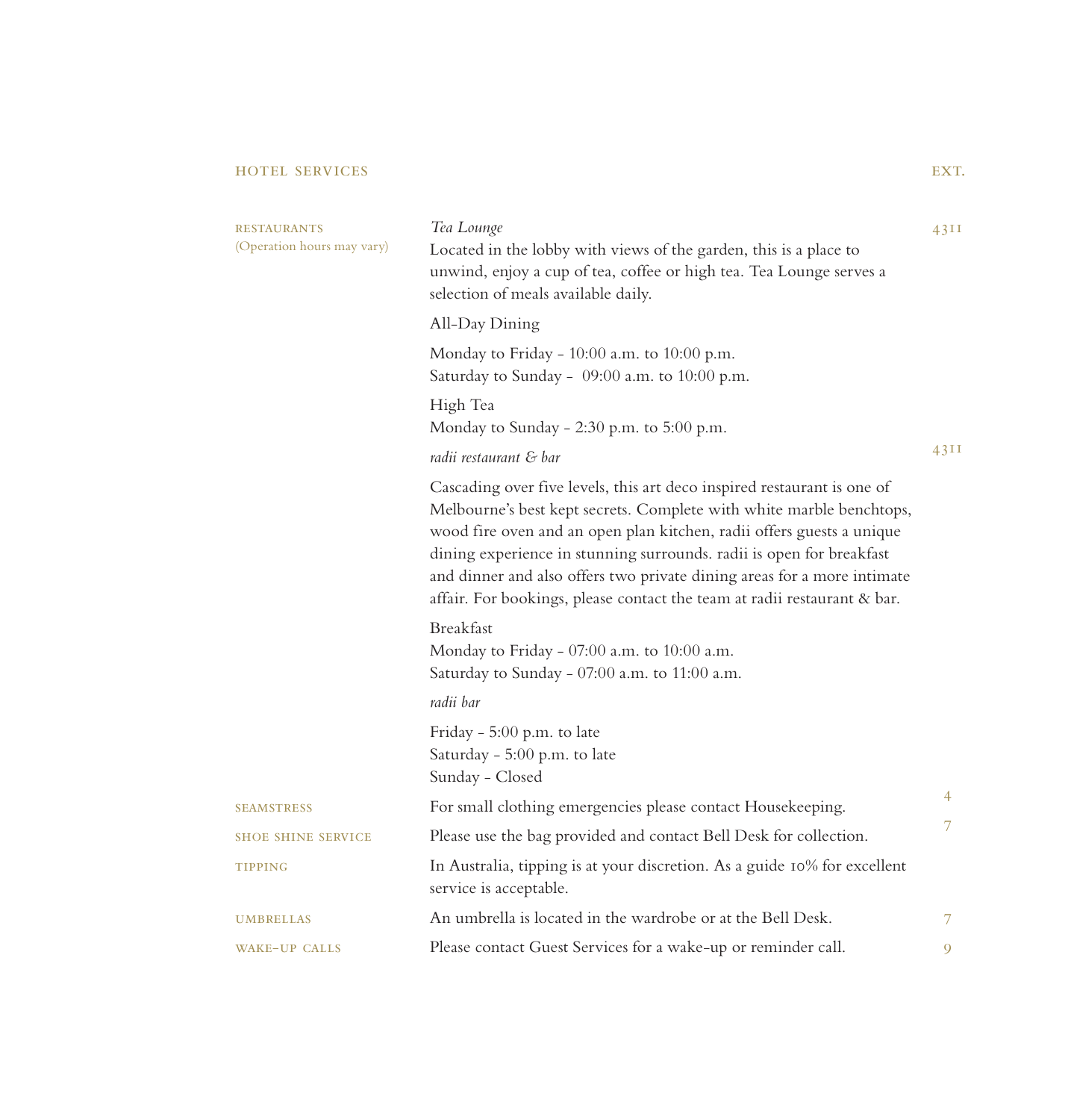#### our events and function facilities capacity:

| <b>ROOM</b>                 | <b>DIMENSIONS M</b> | AREA M2    | <b>BOARDROOM</b>  | <b>BANQUET</b>    | <b>COCKTAIL</b> |
|-----------------------------|---------------------|------------|-------------------|-------------------|-----------------|
| <b>BALLROOM</b>             | 27D X 5.5H          | 572        |                   | 450               | 600             |
| <b>FAIRMONT I</b>           | IO X II X 4.7H      | IIO        | 26                | 60                | 90              |
| FAIRMONT II                 | IO X II X 4.7H      | IIO        | 26                | 60                | $90^{\circ}$    |
| FAIRMONT I & II             | 20 X II X 4.7H      | 220        | 48                | 150               | 180             |
| <b>STUDY</b>                | 8 X 7.5 X 3.25H     | 60         | IO                | $\qquad \qquad -$ |                 |
| <b>LIBRARY</b>              | II.5 X 7 X 4.3H     | 80         | 24                | 40                | 50              |
| PARK LOUNGE BOARDROOM       | 9 X 5 X 2.5H        | 27         | IO                | $\qquad \qquad -$ |                 |
| <b>PARK LOUNGE</b>          | 16.4M X 6.64M X2.6M | 240        | 40                | 60                | 80              |
| <b>TRILOGY</b>              | 23D X 3.2H          | 415        | 4 <sup>2</sup>    | 140               | 300             |
| TRILOGY GARDEN              | $16.5 \times 24.5$  | 404        | $\qquad \qquad -$ | -                 | 100             |
| RADII RESTAURANT            | 18 x 8 x 2.5H       | 144        |                   |                   | 300             |
| <b>RADII BAR</b>            | 16 X12 X 2.5H       | 192        |                   |                   | 150             |
| <b>RADII PRIVATE DINING</b> | 6D X 2.5H           | 28         |                   | IO                |                 |
| <b>CUBA</b>                 | 22.5 X 6.5 X 2.5H   | <b>I24</b> | 24                | 32                | 80              |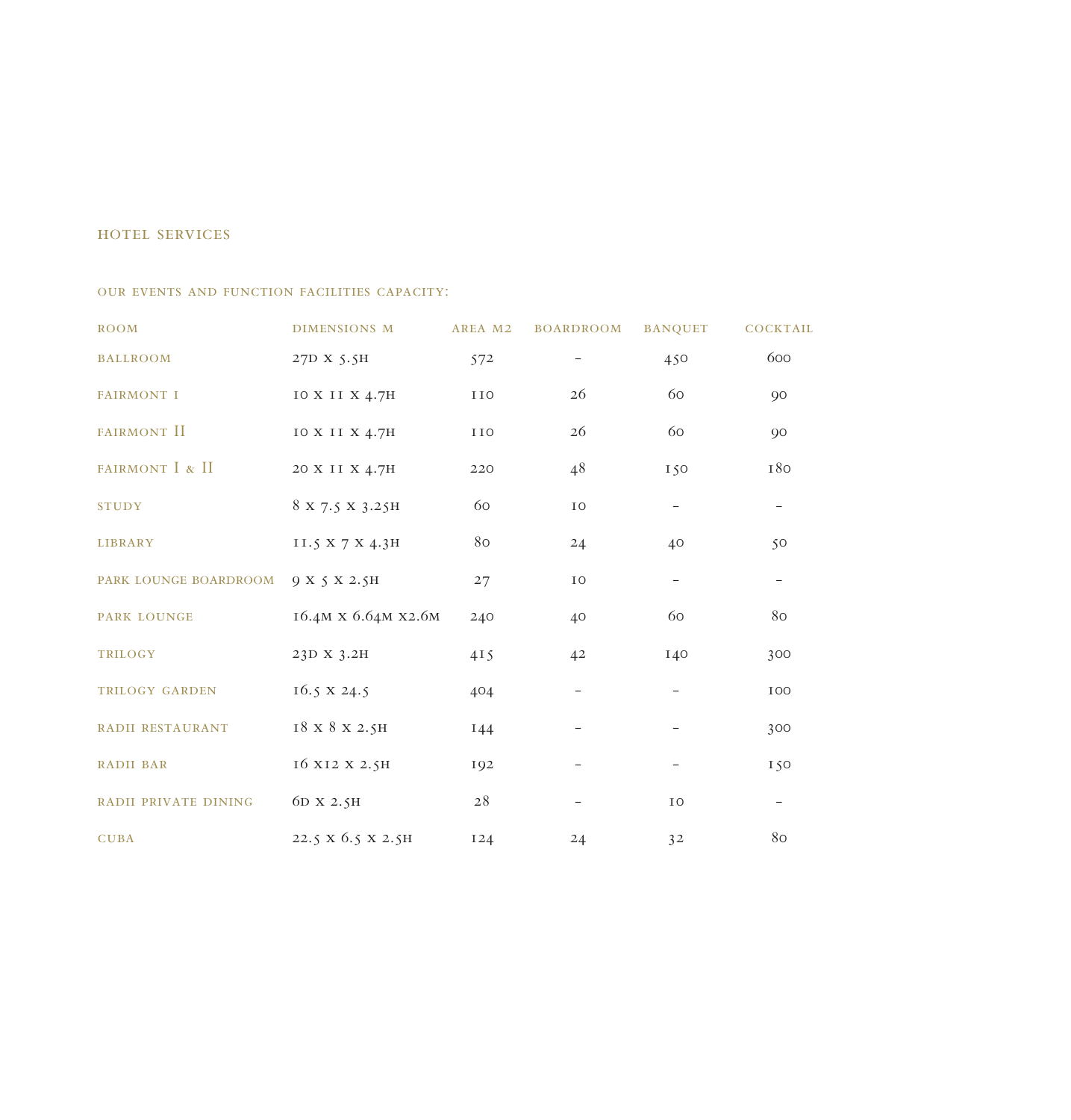### telephone directory

|                            |                                                                                                                                                | You can dial direct for all local calls, STD numbers within Australia and ISD<br>for all numbers outside Australia connected to the international ISD network. |  |
|----------------------------|------------------------------------------------------------------------------------------------------------------------------------------------|----------------------------------------------------------------------------------------------------------------------------------------------------------------|--|
| <b>GUEST SERVICES</b>      | Dial 9.                                                                                                                                        |                                                                                                                                                                |  |
| ROOM TO ROOM CALLS         | Simply dial the room number.                                                                                                                   |                                                                                                                                                                |  |
| <b>LOCAL CALLS</b>         | Dial o for an outside line, followed by the local number.                                                                                      |                                                                                                                                                                |  |
| CALLS WITHIN AUSTRALIA     | Dial o for an outside line, followed by the area code and then the local number.                                                               |                                                                                                                                                                |  |
| <b>INTERNATIONAL CALLS</b> | Dial o for an outside line, followed by ooth for International access,<br>then the country code, then the area code and then the local number. |                                                                                                                                                                |  |
| <b>DO NOT DISTURB</b>      |                                                                                                                                                | To have your phone on 'Do Not Disturb' mode, please contact Guest Services.                                                                                    |  |
| <b>TELEPHONE TARIFFS</b>   | Local Calls<br>Interstate Calls<br>International Calls                                                                                         | \$1.05 flat rate<br>\$1.50 per minute<br>\$3.50 per minute<br>Calls to cell phones from \$1.50 per minute to domestic cell phones only.                        |  |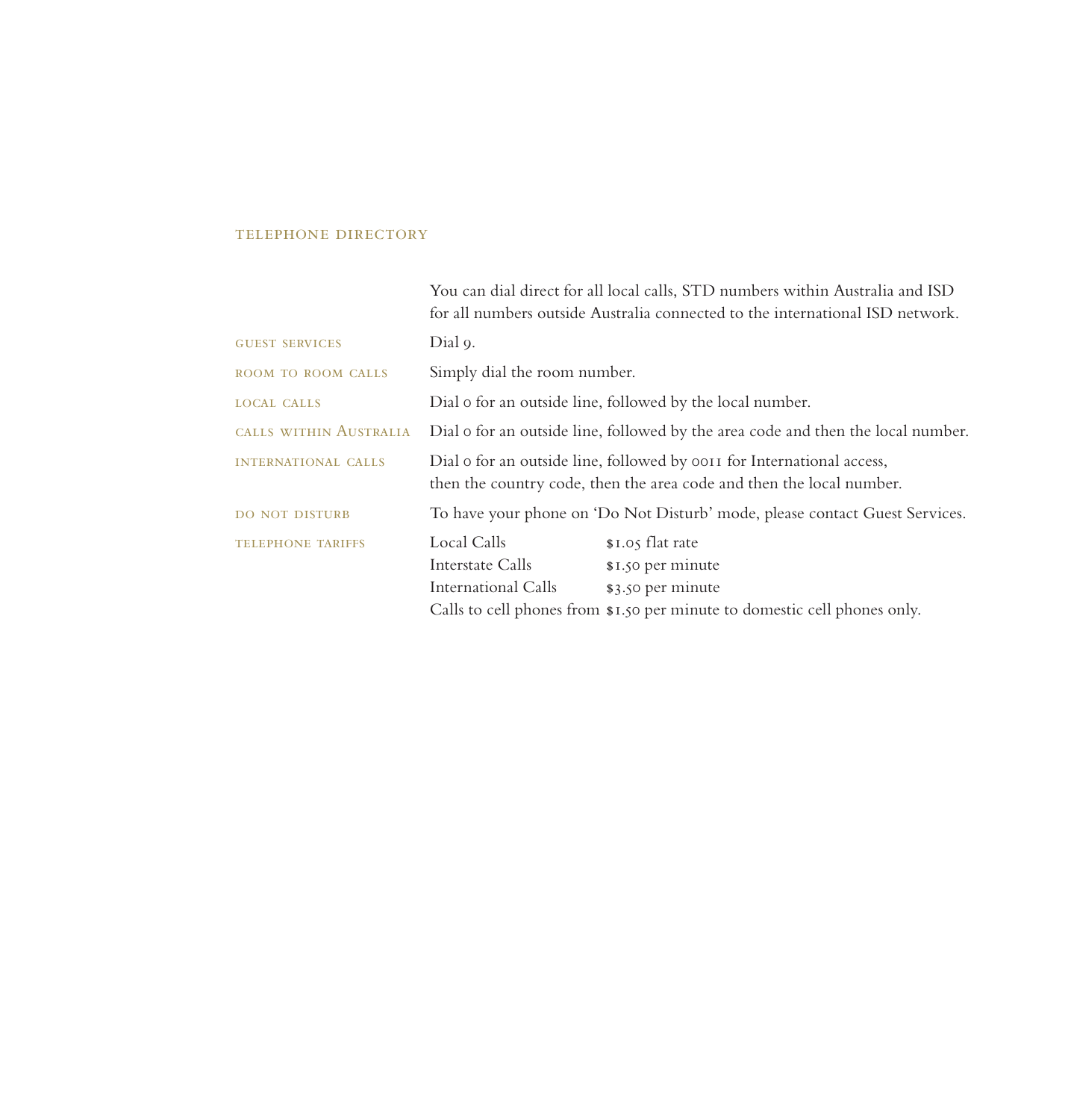# TELEPHONE DIRECTORY

# COUNTRY CODE

Dial oo11 before the country code.

| Dominican Republic  I-809 |
|---------------------------|
|                           |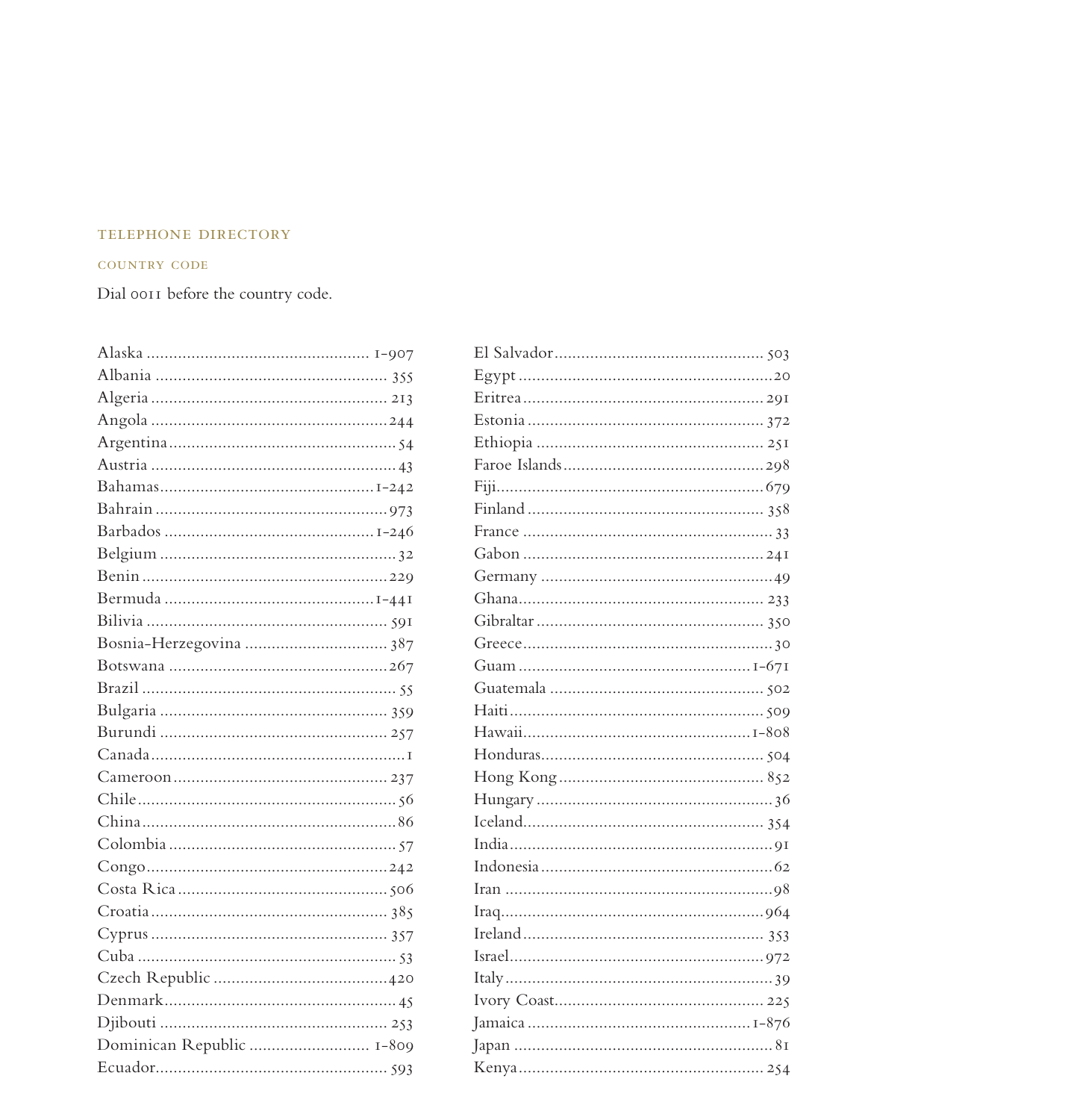# TELEPHONE DIRECTORY

## **COUNTRY CODE**

Dial oo11 before the country code.

| Puerto Rico I-787, I-939 |  |
|--------------------------|--|
|                          |  |
|                          |  |
|                          |  |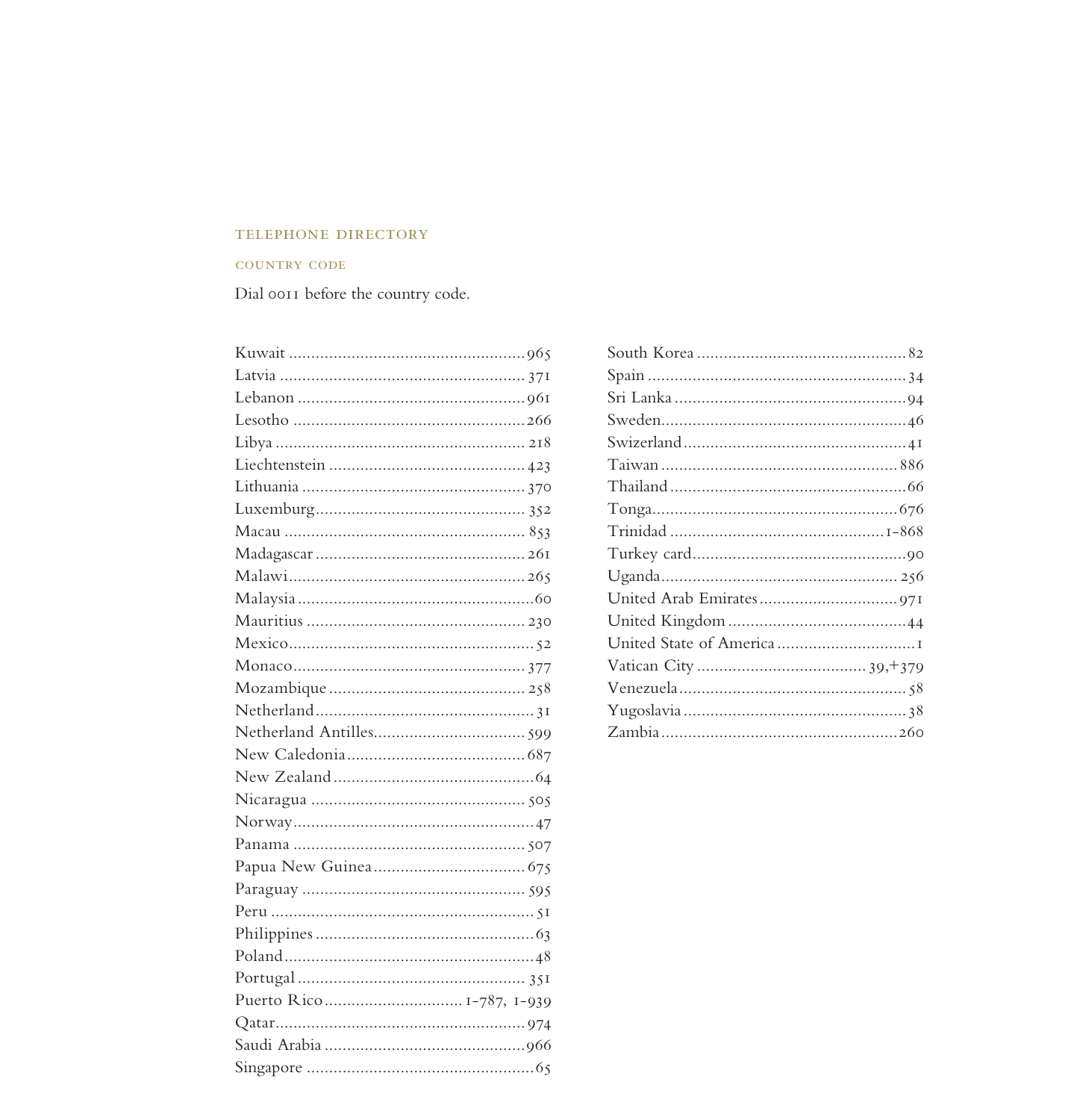#### voice messages

#### retrieving new messages (from your guestroom)

- 1. Dial 9888.
- 2. On answer, dial  $\star$  followed by your mailbox number. (Note: Your mailbox number is the same as your room number.)
- 3. Enter your passcode when prompted. (If you have chosen not to have a passcode, ignore this step)
- 4. The recorded instructions will guide you in playing, keeping and/or discarding your messages.
- 5. Dial 9 upon completion, prior to hanging up.

# retrieving saved messages (from your guestroom)

- 1. Dial 9888.
- 2. On answer, dial \* followed by your mailbox number (room number).
- 3. Enter your passcode when prompted (only if you had originally entered one).
- 4. Follow the recorded instructions.

## retrieving your messages (from outside the hotel)

- 5. Dial the switchboard on (03) 9224 1234.
- 6. Request connection to your mailbox number (room number).
- 7. Once connected, enter your passcode when prompted. (If you have chosen not to have a passcode, ignore this step).
- 8. The recorded instructions will guide you in playing, keeping and/or discarding your messages.
- 9. Dial 9 upon completion, prior to hanging up.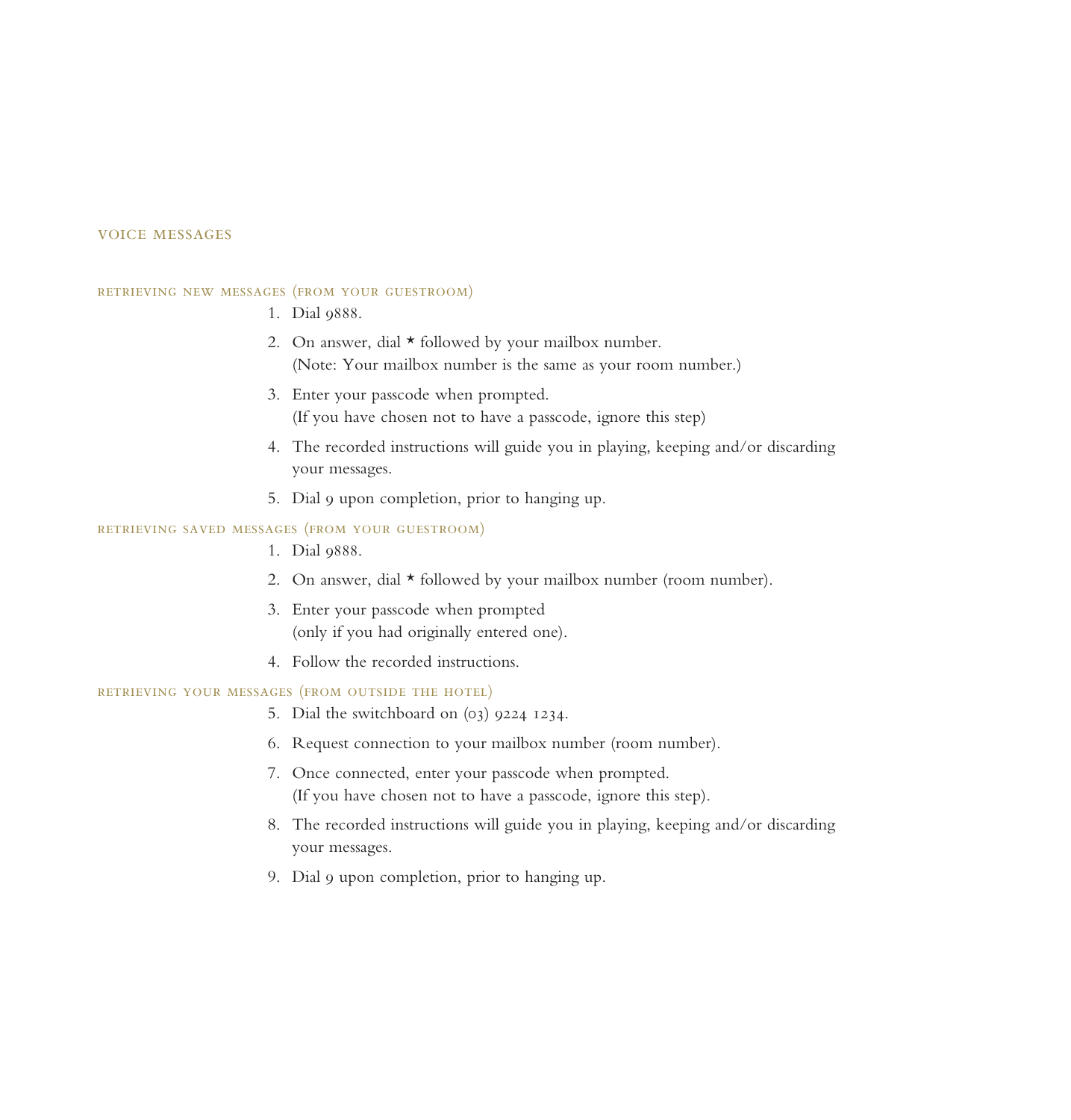# hotel safety

|                          | As we are concerned with your well-being while staying with us,<br>we ask that you familiarise yourself with the following tips.                                                                                                                                                                                                                                                                                                                                                                                                                                                                                                                                                                                                                               |
|--------------------------|----------------------------------------------------------------------------------------------------------------------------------------------------------------------------------------------------------------------------------------------------------------------------------------------------------------------------------------------------------------------------------------------------------------------------------------------------------------------------------------------------------------------------------------------------------------------------------------------------------------------------------------------------------------------------------------------------------------------------------------------------------------|
| <b>SECURITY</b>          | Please do not leave valuables in your room; place all valuables in the hotel's<br>in-room safe.<br>Close your door securely whenever you are in your room and use all of the<br>locking devices provided.<br>Be sure that connecting doors are locked properly.<br>Know who is at your door and please use your peephole. If it is a hotel<br>associate, you should verify this by contacting the front desk.<br>Do not leave room key card any place where they can be easily lost or stolen.<br>If you see or hear any suspicious activity, please report your observations to<br>Park Hyatt Melbourne management.<br>Our housekeeping staff members may request that you place your room key<br>card on the door before allowing you to enter an open room. |
| <b>SAFETY</b>            | If you are unfamiliar with Melbourne, please familiarise yourself with the areas<br>in which you plan to visit or ask for assistance from our concierge.<br>Please watch young children at all times.<br>Warning signs around the hotel and spa area are intended for your safety;<br>we ask that you read and obey them.<br>Please listen and follow any emergency information given via the Public<br>Address System.                                                                                                                                                                                                                                                                                                                                        |
| <b>FIRE SAFETY GUIDE</b> | The hotel is equipped with advanced and extensive fire detection and<br>firefighting installations to reduce the risk of an outbreak of fire. It is also<br>recommended that you familiarise yourself with the floor plan on the back of<br>your guest room door, which outlines our emergency exit locations.<br>The Fire Alert Tone is an intermittent beep. If you hear this in your area, it<br>indicates that a device has been activated. Please remain calm and await further<br>instructions. After investigation and if deemed necessary, the evacuation alarm<br>will sound. The evacuation alarm is a siren.                                                                                                                                        |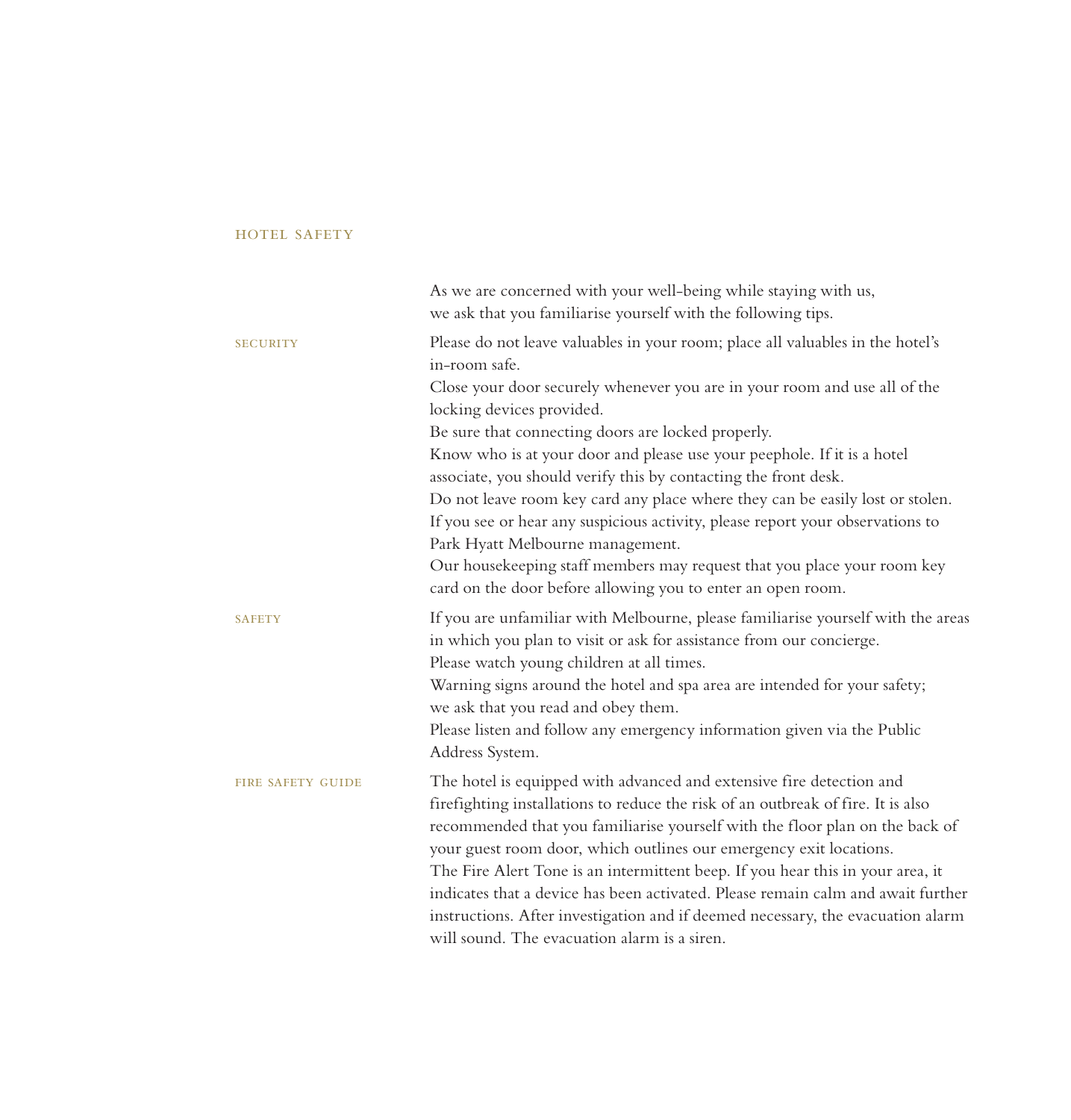# hotel safety

| <b>EVACUATION</b>    | The emergency exit doors lock behind you after entry and provide access to<br>the exterior of the building at ground level. Should smoke be present in the<br>stairwell, seek another emergency exit accessible from your location.<br>The above are fire instructions. If you do not understand, please call Guest<br>Services on extension 9.<br>En cas d'incendie, suivez les instructions ci-dessus. Pour tout renseignement,<br>veuillez vous adresser à la réception en pressant la touche "Guest Services".<br>Estas son las instrucciones en caso de incendio. Si tiene alguna pregunta, por<br>favor comuniquese con Guest Services.<br>Falls Sie die obigen Anweisungen, die das Verhalten im Falle eines Feuers<br>beschreiben, nicht verstehen, kontaktieren Sie bitte Guest Services. |
|----------------------|----------------------------------------------------------------------------------------------------------------------------------------------------------------------------------------------------------------------------------------------------------------------------------------------------------------------------------------------------------------------------------------------------------------------------------------------------------------------------------------------------------------------------------------------------------------------------------------------------------------------------------------------------------------------------------------------------------------------------------------------------------------------------------------------------|
| HEAT, SMOKE AND FIRE | In the unlikely event of a fire, dial the emergency number 7000, giving your<br>name and location, and follow these basic instructions:                                                                                                                                                                                                                                                                                                                                                                                                                                                                                                                                                                                                                                                            |
|                      | 1. Take your key card.                                                                                                                                                                                                                                                                                                                                                                                                                                                                                                                                                                                                                                                                                                                                                                             |
|                      | 2. Test your door with the back of your hand to check for the presence<br>of heat before opening.                                                                                                                                                                                                                                                                                                                                                                                                                                                                                                                                                                                                                                                                                                  |
|                      | 3. If heat is not evident and the hallway is clear, open your door slowly, take<br>your key card and proceed to the nearest emergency exit. If you encounter<br>smoke, remain as close to the floor as possible. If smoke is present in the<br>emergency exit stairwell use another emergency exit. Once in emergency<br>exit do not stop until you exit the building.                                                                                                                                                                                                                                                                                                                                                                                                                             |
|                      | 4. Do not use elevators.                                                                                                                                                                                                                                                                                                                                                                                                                                                                                                                                                                                                                                                                                                                                                                           |
|                      | SHOULD THE DOOR BE WARM OR THE HALLWAY IMPASSABLE                                                                                                                                                                                                                                                                                                                                                                                                                                                                                                                                                                                                                                                                                                                                                  |
|                      | 1. Place wet towels at the base of your door.                                                                                                                                                                                                                                                                                                                                                                                                                                                                                                                                                                                                                                                                                                                                                      |
|                      | 2. Notify the operator giving your name and room number.                                                                                                                                                                                                                                                                                                                                                                                                                                                                                                                                                                                                                                                                                                                                           |
|                      | 3. Do not break windows.                                                                                                                                                                                                                                                                                                                                                                                                                                                                                                                                                                                                                                                                                                                                                                           |
|                      | 4. Stay low to avoid inhaling smoke.                                                                                                                                                                                                                                                                                                                                                                                                                                                                                                                                                                                                                                                                                                                                                               |
|                      | 5. Remember the Fire Department will be on the premises in a few minutes<br>to help you.                                                                                                                                                                                                                                                                                                                                                                                                                                                                                                                                                                                                                                                                                                           |
|                      | 6. Do not panic.                                                                                                                                                                                                                                                                                                                                                                                                                                                                                                                                                                                                                                                                                                                                                                                   |
|                      |                                                                                                                                                                                                                                                                                                                                                                                                                                                                                                                                                                                                                                                                                                                                                                                                    |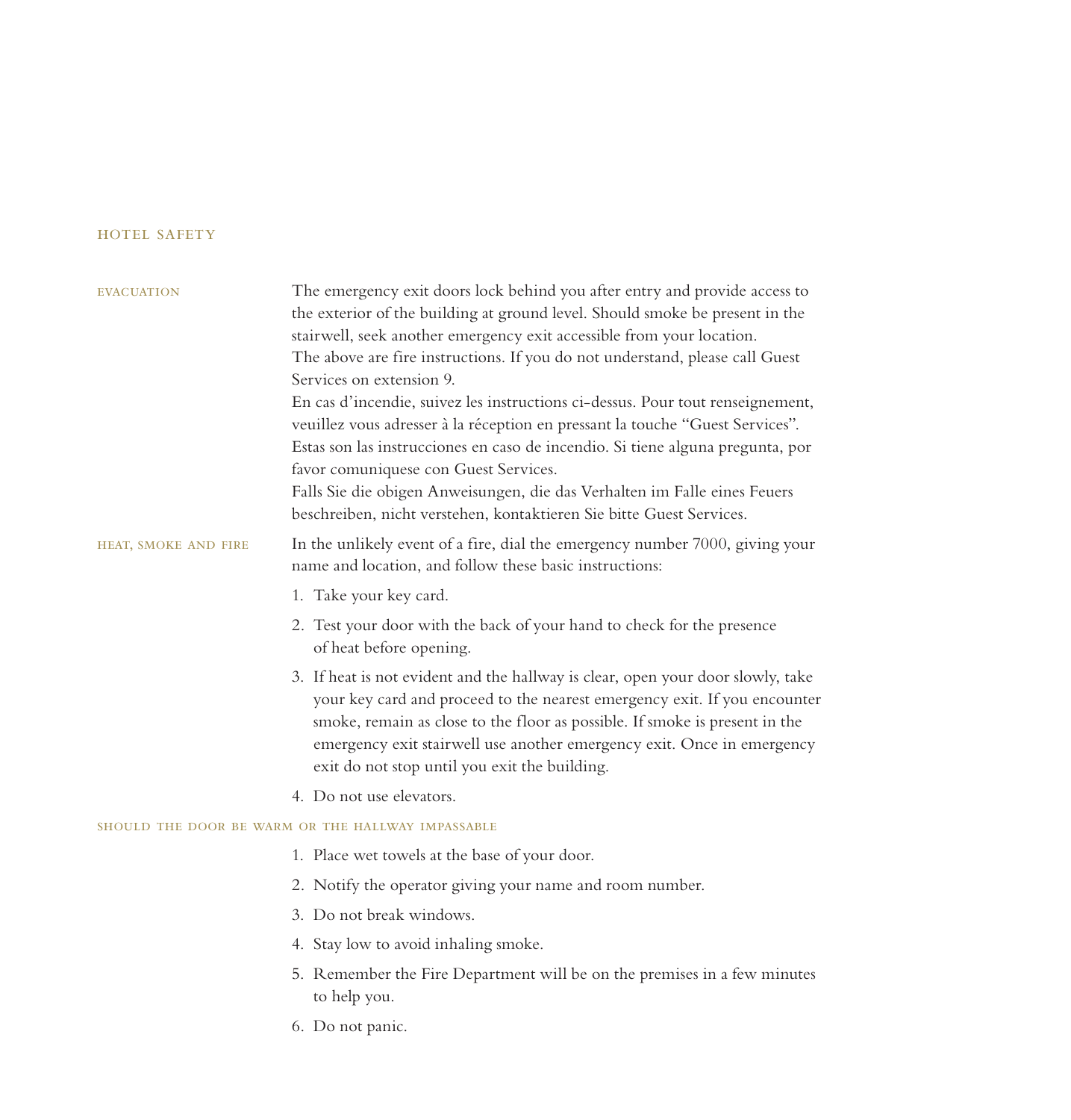

欢迎光临墨尔本柏悦酒店

我们非常高兴您选择下榻墨尔本柏悦酒店,并相信您一定会在墨尔本柏悦酒店和我们这 座动感十足的城市度过一段非常愉快的美好时光。

墨尔本是一座多元文化城市,古色古香的历史建筑和现代化建筑水乳交融,相映成辉, 这里有隐蔽的迷人街巷、美如画卷的绿色空间、为数众多的名胜景点和琳琅满目的美食 美酒,堪称是探访游玩的天堂乐园。此外,墨尔本还是众多国际盛事的举办城市,其中 包括澳网公开赛、一级方程式赛车澳大利亚大奖赛、以墨尔本杯赛为重头戏的春季赛马 嘉年华、墨尔本美食美酒节,以及墨尔本时装节等,不胜枚举。

在这座充满活力的城市中,还有无数备受追捧的购物中心以及艺术和音乐景点等您探 访,而且它们都近在咫尺。

对于那些希望尽情享受墨尔本柏悦酒店清净环境的宾客,我们相信您一定会享受我们独 特而丰富的餐饮选择,从有迷人露天花园的茶室,到装饰艺术风格的餐厅和酒吧。我们 的美食服务理念很简单,就是精心采购食材并提供贴心服务。

墨尔本柏悦酒店健康会所与日间水疗中心也随时恭候您的光临——不论您是想在泳池里 畅游一番,来一次大汗淋漓的健身运动,还是享受一次水疗以恢复活力并找回生活平 衡。

不论您因为何种原因成为我们的宾客,我们的宗旨就是让您在墨尔本度过一段美妙愉快 的时光。

方便起见,请扫描下方二维码,查看我们的中文版在线服务简介。如果您需要更多协 助,请告诉我或酒店工作人员,我们一定不遗余力,确保您在墨尔本柏悦酒店一切称心 如意。

请扫描我们的专用微信二维码并关注墨尔本柏悦酒店,以查看在线服务简介。

此致,

Leigh Shepheard 酒店经理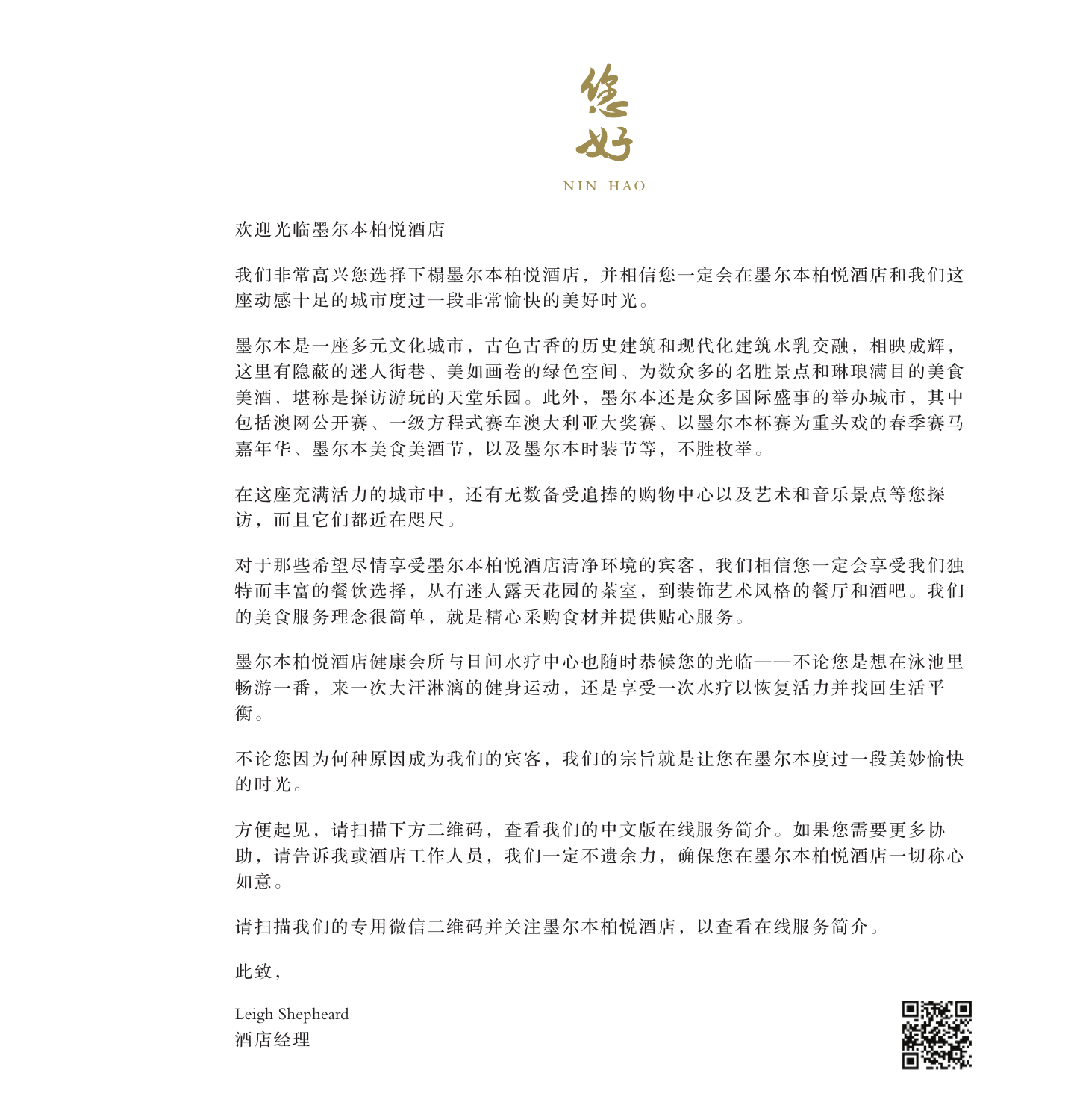# 宾客服务 guest services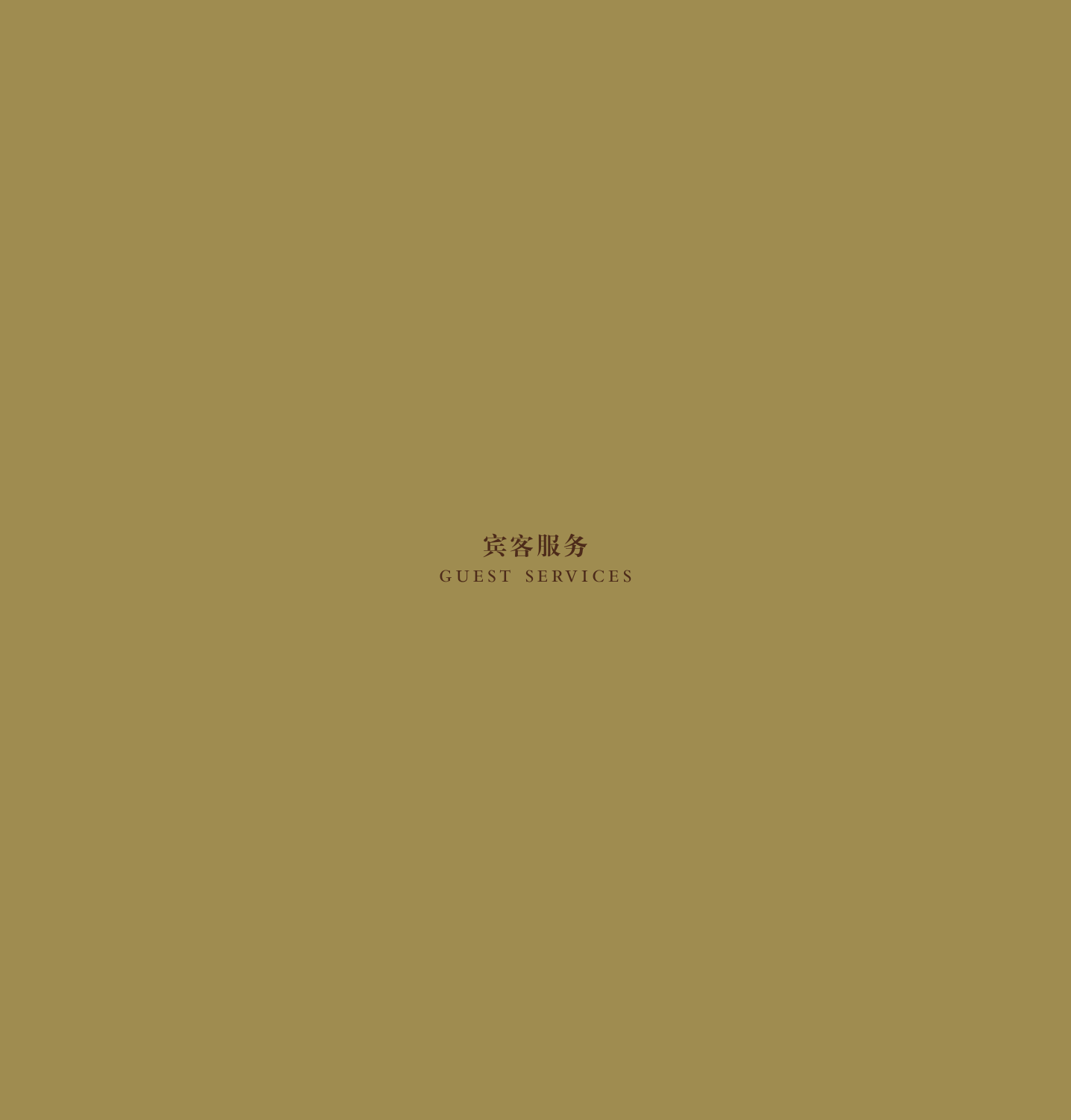| 宾客服务专员<br><b>GUEST SERVICES</b>             | 如果您在住宿期间需要任何帮助, 请拨打88号键, 客服专员将会24小<br>时为您服务。<br>If you require any assistance throughout your stay please dial 88 to speak with<br>a Guest Service Officer, available 24 hours.                                                                                                                                                                                                                                                                                  |
|---------------------------------------------|------------------------------------------------------------------------------------------------------------------------------------------------------------------------------------------------------------------------------------------------------------------------------------------------------------------------------------------------------------------------------------------------------------------------------------------------------------------|
| 隐私信息<br>PRIVACY INFORMATION                 | 我们高度重视保护您个人信息的私密性,并在使用个人信息时严格遵<br>照《全球宾客隐私政策》的规定 ( 详见 privacy.hyatt.com 或酒店前台的<br>要求。<br>Because we consider the privacy and confidentiality of your information to be<br>important, we use your information in accordance with the Global Privacy Policy for<br>Guests (located at privacy.hyatt.com) or by request from the hotel's Front Desk.                                                                                                                |
| 位置<br><b>LOCATION</b>                       | 墨尔本柏悦酒店俯瞰庄严的圣帕特里克大教堂和美丽的菲茨罗伊花<br>园,占据市中心黄金位置,装潢奢华、住宿环境雅致。酒店位于墨尔<br>本中央商业区, 氛围闲适怡人, 配备豪华五星级设施, 提供个性化贴<br>心服务。<br>Overlooking St. Patrick's Cathedral and Fitzroy Gardens, Park Hyatt Melbourne<br>offers exclusive, luxury accommodation in the heart of the city. Centrally located<br>in Melbourne's Central Business District, Park Hyatt Melbourne provides a warm<br>ambience and exceptional levels of personalised service and luxury five-star amenities. |
| 周到服务与完善设施<br><b>SERVICES AND FACILITIES</b> | ·健身房设施齐备, 24 小时开放, 位于 9 层<br>· 25 米室内泳池, 位于 9 层<br>· 桑拿房和蒸汽室, 位于 9 层<br>· 户外网球场, 位于 14 层<br>· 水疗会所带 7 间按摩室, 提供丰富的保健美容服务<br>· 24-hour fully equipped gymnasium located on level 9<br>· 25-metre indoor swimming pool located on level 9<br>· Sauna and steam rooms located on level 9<br>· Outdoor tennis court located on level 14<br>· Day spa with seven treatment rooms offering a full range of health<br>and beauty treatments                              |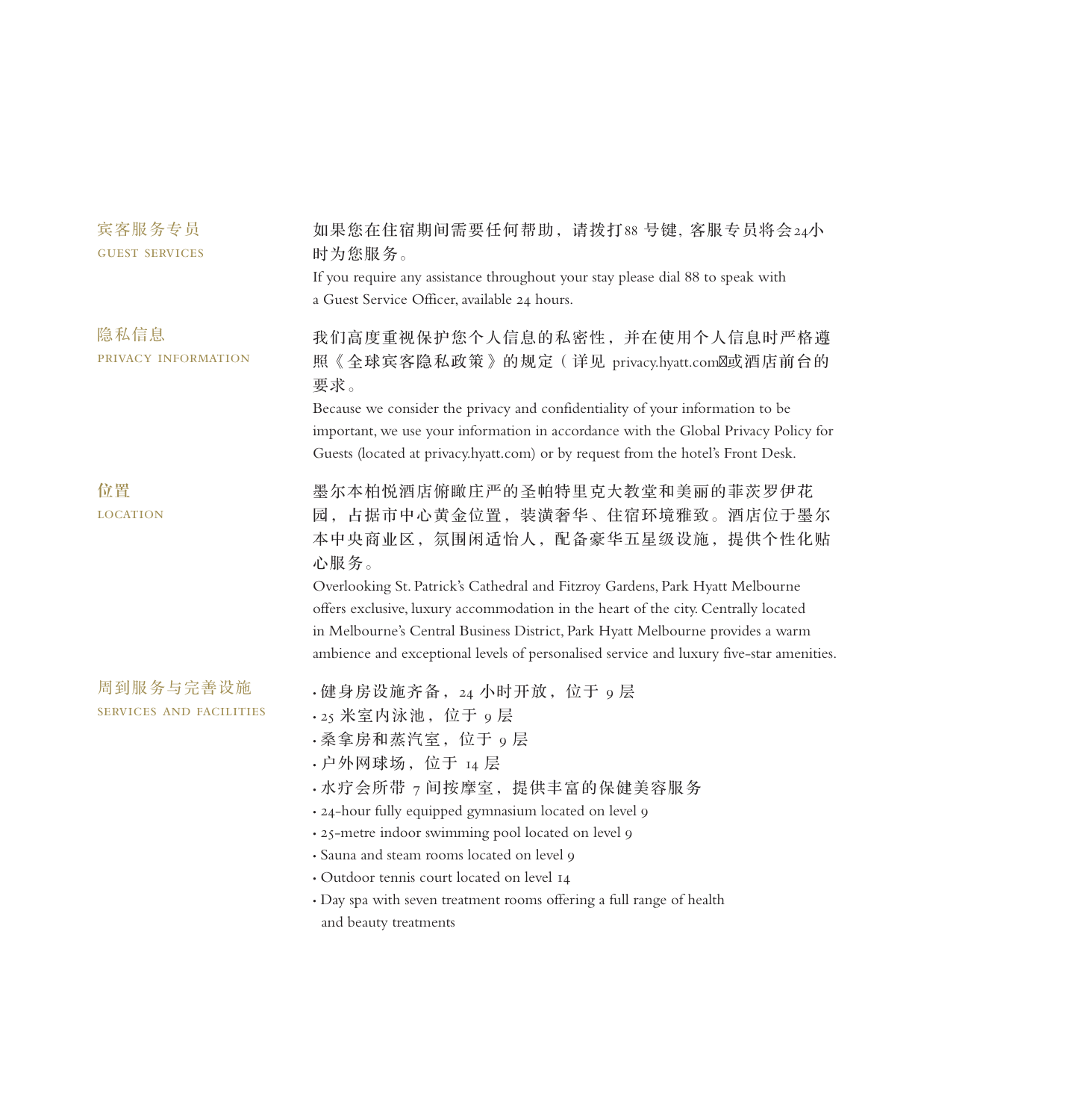客房设施 room features 疏散:请事先查看离客房最近的紧急出口位置,以便必要时进行疏 散。紧急出口位置详见客房门背后的酒店平面图。 EVACUATION: Please familiarize yourself with the nearest emergency exit, should evacuation become necessary. These exits are located on the floor plan on the back of

以上为火险应对说明。若有疑问,请按 9 号键联系客服专员。 The above are fire instructions. If you do not understand, please dial 9 to speak with a Guest Service Officer.

your guest room door.

安保:出于您的安全考虑,请勿敞开房门,或者在门内放置有碍关闭 的东西,以免造成安全隐患。

SAFETY: For your own safety and security, please do not leave your door open or place something in the door to prevent it from closing and securing your room.

迷你吧:房内带迷你吧,备有精选饮品供您随心使用。咖啡、茶以 及房内所有生活便利用品均免费。收费物品见小菜单。

mini bar: Your room is equipped with a mini bar, which has a selection of items to purchase for your convenience. The coffee and tea, as well as any amenities in the room are complimentary. Any items that have a charge will be listed on the small menu.

饮用水:床头瓶装水免费,亦可使用浴室水壶烧水。 WATER: Water placed on the bedside, together with the kettle in the bathroom are complimentary.

如果您无法连接到 Wi-Fi 或有任何问题, 请拨打 9 号键。 INTERNET: If you are having difficulty connecting to Wi-Fi or if you have any questions, please dial 9.

保险箱: 房内带一个小保险箱, 供您在入住期间放置贵重物品, 退房离开酒店前,请记得带走所有个人物品。

SAFE: Your room is equipped with a small safe to secure valuables during your stay. Please make use of this feature and remember to take all of your belongings with you before checking out of the hotel.

电视节目 television programming

Chinese programming is available on channel 35.

35 频道可收看中文电视节目。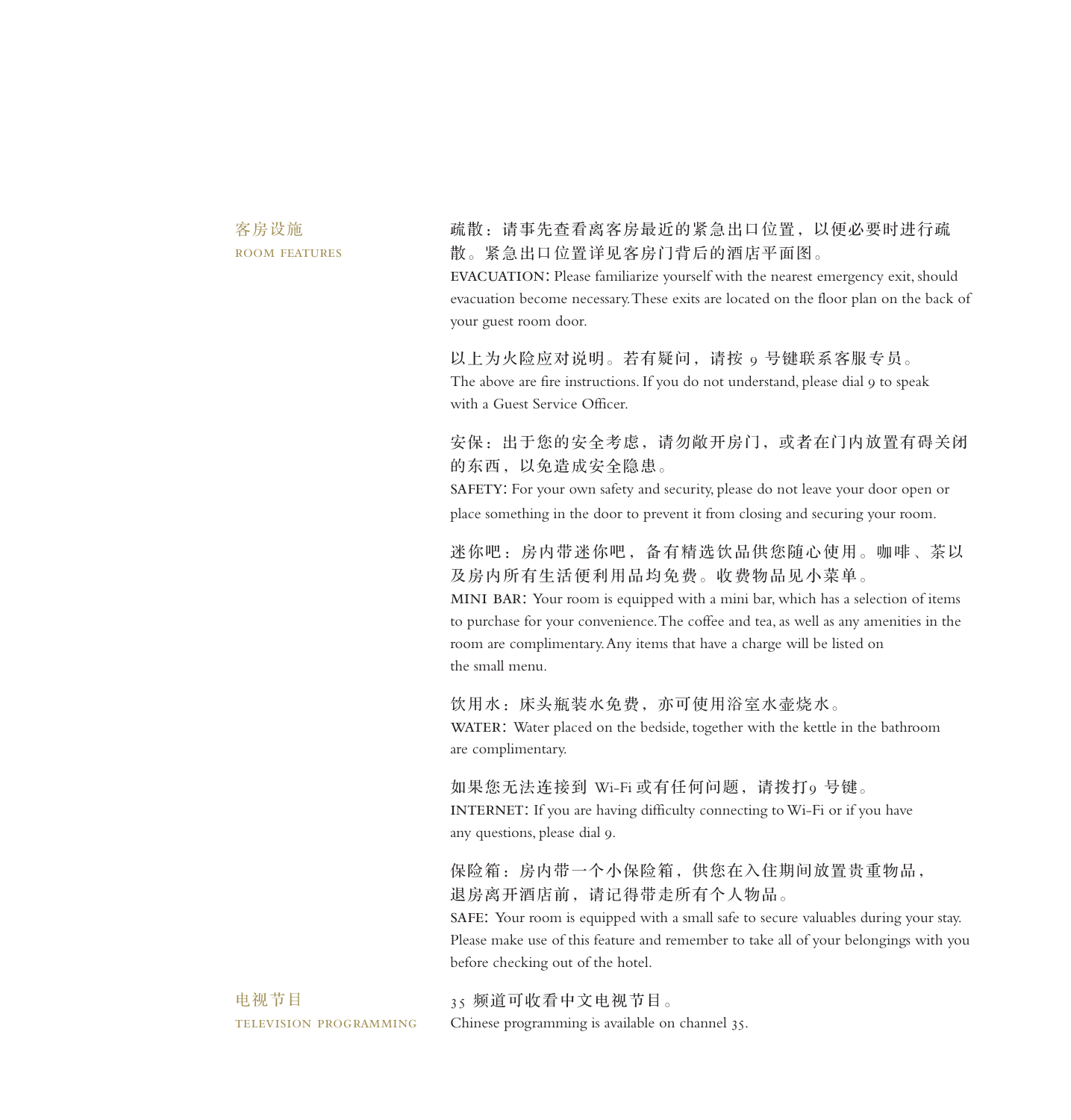| 紧急情况<br><b>EMERGENCIES</b>           | 酒店内: 请拨打你的房间的电话"紧急"按钮或拨9发言的客户服务<br>主任。<br>WITHIN THE HOTEL: Please dial 'emergency' button on your room phone<br>or dial 9 to speak with a Guest Service Officer.                                                                                                                                                                                                       |
|--------------------------------------|-------------------------------------------------------------------------------------------------------------------------------------------------------------------------------------------------------------------------------------------------------------------------------------------------------------------------------------------------------------------------|
|                                      | 酒店外: 全澳通用紧急电话号码为 ooo。拨打该号码可获得医疗、<br>消防和警方紧急援助。<br>OUTSIDE THE HOTEL: The emergency telephone number in this country is 000.<br>This number is reserved for Police, Fire and Medical Emergencies.                                                                                                                                                                        |
| 餐饮<br><b>FOOD AND BEVERAGE</b>       | 本指南的"菜单"部分列出了众多精选菜品,可安排客房送餐。除了<br>享用推荐的特菜,房内送餐菜单上还有各式本地美味可选,也欢迎您<br>到我们的餐厅大快朵颐。<br>In the Menu section of this compendium, you will find a selection of dishes available<br>to be enjoyed in the comfort of your room. In addition to these special comfort<br>foods, please don't miss our local favourites listed in the In-Room Dining menu<br>or in our restaurant. |
|                                      | 迷你吧有免费上乘咖啡和茗茶,包括绿茶和红茶。<br>There is a selection of complimentary coffee and tea located in the mini bar.<br>The tea selection includes both green and black Chinese tea.                                                                                                                                                                                                 |
| 餐厅与酒吧<br><b>RESTAURANTS AND BARS</b> | · 酒吧餐厅, 位于酒店大堂旁<br>·休闲吧与花园, 供应午餐、点心、下午茶和晚间饮品, 位于酒 位于<br>酒店大堂<br>· Tea Lounge and garden for lunch, light snacks, afternoon tea and evening drinks<br>located on lobby level                                                                                                                                                                                             |
| 方便用品<br><b>CONVENIENCE</b>           | 我们备有一系列精选高档便利用品供您使用, 免去您随身携带的麻<br>烦。如有任何需要, 敬请告知, 我们将竭力满足。请按电话的 9 号<br>键联系客服专员。<br>For your convenience, we have a selection of items that you may have chosen not<br>to bring or have forgotten. If there is something you require we will do our best<br>to accommodate your request. Please dial 9 on your telephone to speak with<br>a Guest Services Officer.      |